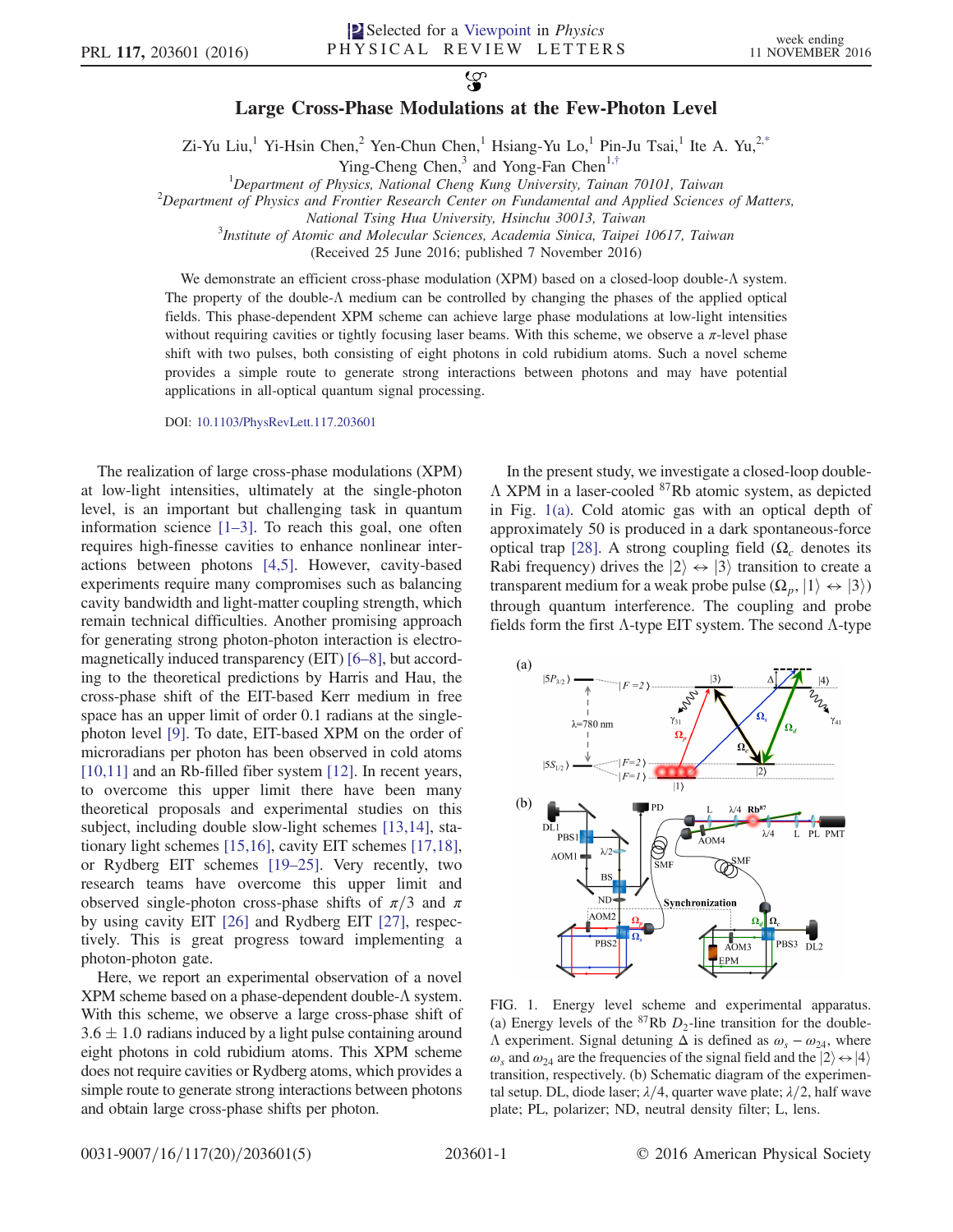EIT system is created by a strong driving field  $(\Omega_d,$  $|2\rangle \leftrightarrow |4\rangle$  and a weak signal pulse  $(\Omega_s, |1\rangle \leftrightarrow |4\rangle)$ . In the experiment, the coupling and probe fields are right circularly polarized  $(\sigma+)$  while the driving and signal fields are left circularly polarized  $(σ-)$ . The four laser fields drive the  $D_2$ -line transition of the <sup>87</sup>Rb atoms to form the closed-loop double- $\Lambda$  EIT system, as shown in Fig. [1\(a\)](#page-0-0).

A schematic diagram of the experimental setup is shown in Fig. [1\(b\).](#page-0-0) The probe and signal fields are produced using a single diode laser (DL1); the coupling and driving fields are produced using another diode laser (DL2). DL2 is directly injection locked using an external cavity diode laser (TOPTICA DL 100) with a laser linewidth of around 1 MHz. One beam from the external cavity diode laser is sent through a 6.8-GHz electro-optic modulator (EOM, New Focus 4851). DL1 is injection locked by an intermediate laser seeded with the high-frequency sideband of the EOM output. The above arrangement is capable of completely eliminating the influence of the carrier of the EOM output on DL1. The probe beam is overlapped with the signal beam on a polarization beam splitter (PBS2) and then sent to a single-mode fiber (SMF) to obtain the optimal spatial mode matching. The  $e^{-2}$  diameters of the probe (signal) and coupling (driving) beams are 0.2 and 3 mm, respectively. These two beams propagate at an angle of around 1°. All of the laser fields are switched on and off via acousto-optic modulators (AOMs). We utilize AOM1 to control the widths of the probe and signal pulses. The coupling and driving fields are switched on and off via AOM4 [see Fig. [1\(b\)\]](#page-0-0). The experimental data are detected by a photomultiplier tube module (PMT, Hamamatsu H6780-20 and C9663) with a conversion gain of around  $9 \times 10^7$  V/W and then recorded using an oscilloscope (Agilent MSO6034A) throughout the experiment. The number of photons of the few-photon pulses (probe and signal pulses) are also checked by a single-photon counting module (Perkin-Elmer SPCM-AQR-13).

When conducting the phase-dependent double-Λ experiment, an electro-optic phase modulator (EPM, Thorlabs EO-PM-NR-C1) is applied to vary the phase of the coupling field  $(\Omega_c)$ . Furthermore, to stabilize the relative phase of the four laser fields, two main setups are utilized in this experiment. (i) The optical paths of the probe and signal (coupling and driving) fields are arranged in the configuration of a Sagnac-like interferometer to reduce the path fluctuations between these two beams, as shown in Fig. [1\(b\)](#page-0-0). (ii) AOM2 and AOM3 are driven by the same rf generator through an rf power splitter (Mini-Circuits  $ZMSC-2-1+$ ).

We utilize a sensitive beat-note interferometer to measure the cross-phase shift of the weak probe pulse. The probe beam is first split into the transmitted and reflected beams by PBS1 in order to establish the beat-note interferometer [see Fig. [1\(b\)\]](#page-0-0). The transmitted beam passes through the AOM1, which has a driving frequency of 80 MHz, to generate a firstorder beam for the probe pulse and then recombines with the reflected beam from the PBS1 on a beam splitter (BS). One beam from the BS is called the reference beat notes, which is directly received by a photodetector (PD, New Focus 1801). The other beam, corresponding to the probe beat notes, is detected by a PMT after propagating through the double- $\Lambda$ medium. The phase shift of the probe pulse is measured by directly comparing the reference and probe beat notes. In this experiment, only the phase shift within 1  $\mu$ s of the end of the probe pulse is measured in order to acquire the steadystate results. The probe transmission is simultaneously obtained from the amplitude of the probe beat notes. The experimental setup and details of the beat-note interferometer can be found in Ref. [\[29\].](#page-4-15)

<span id="page-1-0"></span>To theoretically analyze the behavior of the probe and signal pulses propagating in the double-Λ EIT medium, we use the Maxwell-Schrödinger equations below:

$$
\frac{\partial \Omega_p}{\partial z} + \frac{1}{c} \frac{\partial \Omega_p}{\partial t} = i \frac{\alpha_p \gamma_{31}}{2L} \rho_{31},\tag{1}
$$

$$
\frac{\partial \Omega_s}{\partial z} + \frac{1}{c} \frac{\partial \Omega_s}{\partial t} = i \frac{\alpha_s \gamma_{41}}{2L} \rho_{41},\tag{2}
$$

where  $\Omega_p = |\Omega_p|e^{i\phi_p}$  and  $\Omega_s = |\Omega_s|e^{i\phi_s}$  are the Rabi frequencies of the probe and signal pulses, respectively.  $\phi_p$  ( $\phi_s$ ) describes the phase information carried by the probe (signal) pulse.  $\rho_{31}$  ( $\rho_{41}$ ) is the slowly varying amplitude of the optical coherence of the probe (signal) transition.  $\alpha_p = n\sigma_{13}L$  ( $\alpha_s = n\sigma_{14}L$ ) represents the optical depth of the probe (signal) transition, where  $n$  is the number density of the atoms,  $\sigma_{13}$  ( $\sigma_{14}$ ) is the atomic absorption cross section of the probe (signal) transition, and  $L$  is the optical path length of the medium.  $\gamma_{31}$  and  $\gamma_{41}$  represent the total coherence decay rates from the  $|3\rangle$  and  $|4\rangle$  excited states, respectively. We note that the optical depths of the probe and signal transitions in this experiment are the same  $(\alpha_p = \alpha_s)$  because  $\sigma_{13}$  is equal to  $\sigma_{14}$  by considering three degenerate Zeeman sublevels, as shown in Fig. [1\(a\).](#page-0-0)

In the case where the probe and signal fields are very weak (i.e.,  $\rho_{11} \approx 1$ ), the optical Bloch equations of the slowly varying amplitudes of the density-matrix elements are given by

$$
\frac{d}{dt}\rho_{41} = \frac{i}{2}\Omega_s + \frac{i}{2}\Omega_d\rho_{21} + (i\Delta - \frac{\gamma_{41}}{2})\rho_{41},\tag{3}
$$

$$
\frac{d}{dt}\rho_{31} = \frac{i}{2}\Omega_p + \frac{i}{2}\Omega_c\rho_{21} - \frac{\gamma_{31}}{2}\rho_{31},\tag{4}
$$

<span id="page-1-1"></span>
$$
\frac{d}{dt}\rho_{21} = \frac{i}{2}\Omega_{c}^{*}\rho_{31} + \frac{i}{2}\Omega_{d}^{*}\rho_{41} - \frac{\gamma_{21}}{2}\rho_{21},
$$
 (5)

where  $\Omega_c = |\Omega_c|e^{i\phi_c}$  and  $\Omega_d = |\Omega_d|e^{i\phi_d}$  are the Rabi frequencies of the coupling and driving transitions, respectively.  $\phi_c$  ( $\phi_d$ ) describes the phase information carried by the coupling (driving) field.  $\Delta$  denotes the detuning of the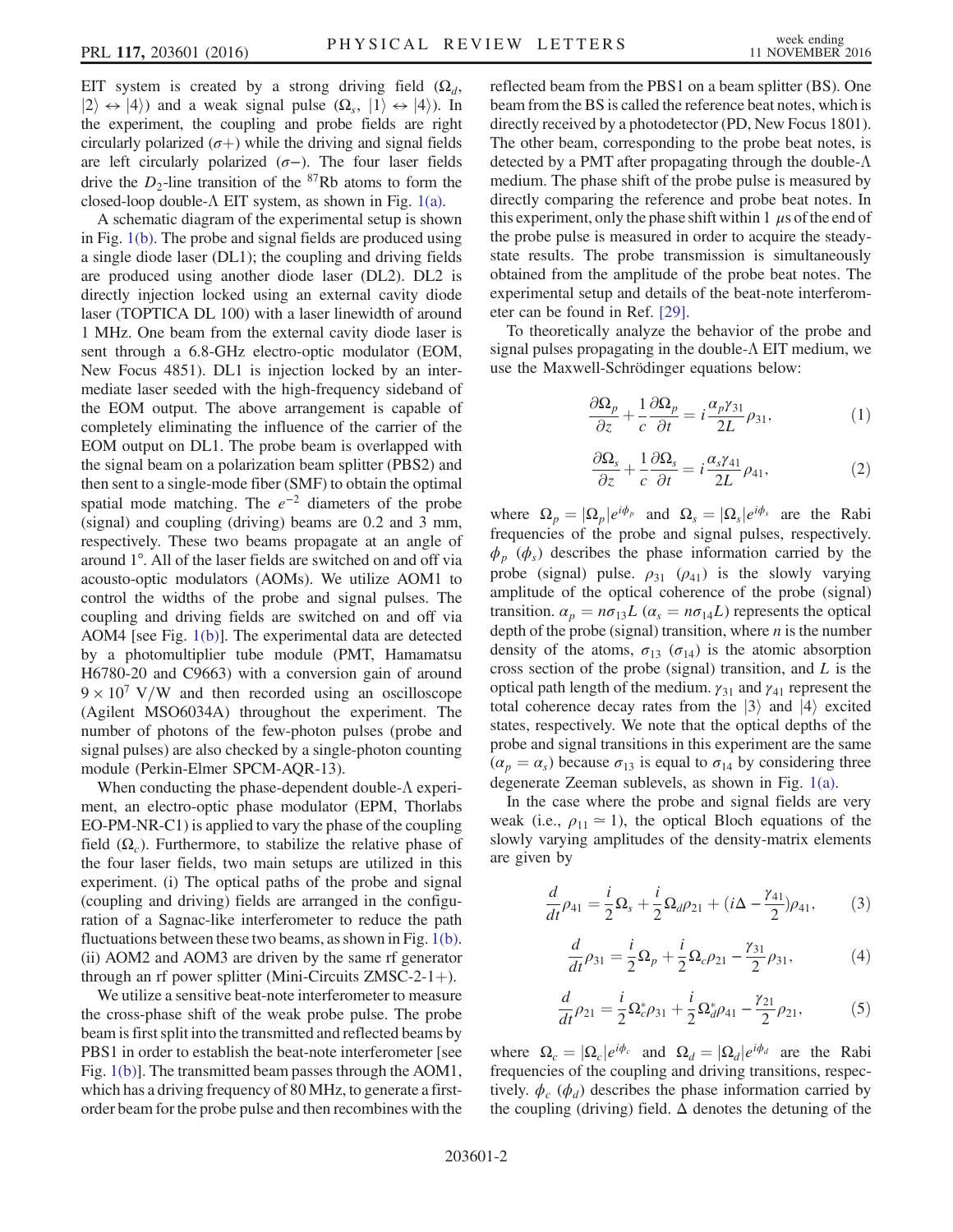signal transition [see Fig. [1\(a\)\]](#page-0-0).  $\gamma_{21}$  represents the dephasing rate of the  $|1\rangle$  and  $|2\rangle$  ground states. Each parameter in the theoretical model is individually determined from additional experiments as follows:  $|\Omega_c|$  is determined from the separation of the two absorption peaks in the EIT spectrum.  $|\Omega_d|$  is determined from the EIT-based photon-switching effect [\[30\]](#page-4-16).  $\alpha_p$  is derived from the delay time of the slow-light pulse [\[31\]](#page-4-17).  $\gamma_{21}$  is 0.0010(2) Γ, as estimated by the degree of EIT transparency.  $\Gamma = 2\pi \times 6$  MHz is the spontaneous decay rate of the excited states.  $\gamma_{31}$  and  $\gamma_{41}$  are both  $1.25(2)\Gamma$ , contributed mostly by the spontaneous decay rate and laser linewidth, as obtained from the spectral width of the one-photon absorption. Assuming  $\gamma_{21} = 0$ ,  $\gamma_{31} = \gamma_{41}$ , and  $\alpha_p = \alpha_s = \alpha$ , the steady-state solutions of Eqs.  $(1)$ – $(5)$  for the probe and signal fields are

<span id="page-2-3"></span>
$$
\Omega_p(\alpha) = \frac{1}{|\Omega|^2} [|\Omega_c|^2 \Omega_p(0) + \Omega_c \Omega_d^* \Omega_s(0)]
$$
  
+ 
$$
\frac{1}{|\Omega|^2} [|\Omega_d|^2 \Omega_p(0) - \Omega_c \Omega_d^* \Omega_s(0)] e^{-i(\alpha/2\xi)}, \quad (6)
$$

<span id="page-2-4"></span>
$$
\Omega_s(\alpha) = \frac{1}{|\Omega|^2} [|\Omega_d|^2 \Omega_s(0) + \Omega_d \Omega_c^* \Omega_p(0)]
$$
  
+ 
$$
\frac{1}{|\Omega|^2} [|\Omega_c|^2 \Omega_s(0) - \Omega_d \Omega_c^* \Omega_p(0)] e^{-i(\alpha/2\xi)}, \quad (7)
$$

where  $|\Omega|^2 = |\Omega_c|^2 + |\Omega_d|^2$ ,  $\xi = i + 2(|\Omega_c|^2 \Delta / |\Omega|^2 \gamma_{31})$ . The terms  $\Omega_p(0)$  and  $\Omega_s(0)$  represent the incident probe and signal fields, respectively. Under the conditions of  $|\Omega_c| = |\Omega_d|$  and  $|\Omega_p(0)| = |\Omega_s(0)|$ , we obtain simple steady-state solutions for the probe and signal fields as follows:

<span id="page-2-0"></span>
$$
\frac{\Omega_p(\alpha)}{\Omega_p(0)} = \frac{1}{2} \left[ 1 + e^{-i\phi_r} + (1 - e^{-i\phi_r}) e^{-i(\alpha/2\xi)} \right],\qquad(8)
$$

<span id="page-2-1"></span>
$$
\frac{\Omega_s(\alpha)}{\Omega_s(0)} = \frac{1}{2} \left[ 1 + e^{i\phi_r} + (1 - e^{i\phi_r}) e^{-i(\alpha/2\xi)} \right],\tag{9}
$$

where the relative phase of the four laser fields  $\phi_r$  is defined as  $\phi_p - \phi_c + \phi_d - \phi_s$ . According to Eqs. [\(8\)](#page-2-0) and [\(9\)](#page-2-1), when  $\Delta = 0$  and  $\phi_r = 0$ , the double- $\Lambda$  medium becomes completely transparent for both the probe and the signal fields. On the other hand, when  $\phi_r = \pi$ , the medium becomes opaque and has maximum attenuation for both the probe and the signal fields. This phase-dependent double-Λ system with  $\Delta = 0$  can be applied in all-optical switching, as previously described [\[32\].](#page-4-18) Here, we focus on demonstrating large phase modulations at low-light intensities with this scheme. Of note, the matched propagation of a pair of slowlight pulses in the double-Λ medium has been theoretically discussed in Ref. [\[33\].](#page-4-19) Also, interference between multiple Λ transitions has been studied in Refs. [\[34,35\].](#page-4-20) Recently, broadly tunable light phase modulations at low-light intensities via the phase-resonant closed-loop optical transitions have been theoretically studied in Ref. [\[36\].](#page-4-21)

We first measure the transmission of a probe pulse propagating through a three-level Λ-type EIT medium. After all of the lasers and magnetic fields of the dark spontaneous-force optical trap are turned off and the coupling field  $(\Omega_c)$  is switched on for 100 μs, the 10-μs probe square pulse is switched on to perform the measurement. The experiment is conducted at a repetition rate of 100 Hz. The input power of the probe pulse is set to around 1 nW in the EIT experiment. The Rabi frequency of the coupling transition  $|\Omega_c|$  is 0.7Γ, corresponding to the coupling laser power of around 0.5 mW. Figure [2](#page-2-2) shows the probe transmission as a function of probe detuning. The inset shows the EIT transmission window. The measurement data (circles) are in good agreement with the theoretical curve (red line). The theoretical curve is plotted using the EIT theoretical expression in Ref. [\[29\].](#page-4-15)

Next, we perform the double-Λ experiment in the pulsed regime. Figure [3](#page-3-0) shows typical experimental data, where  $\alpha_p = 46$ ,  $\Delta = 13\Gamma$ ,  $|\Omega_c| = |\Omega_d| = 0.7\Gamma$ , and the input powers of both the probe and the signal pulses are set to around 1 nW, corresponding to  $|\Omega_p(0)| = |\Omega_s(0)| \approx$ 0.016Γ (i.e.,  $|\Omega_{p(s)}(0)| \ll |\Omega_{c(d)}|$ ). Here, the widths of both the probe and signal pulses are set to  $10 \mu s$ . We utilized the EPM to vary the relative phase  $\phi_r$  [see Fig. [1\(b\)](#page-0-0)]. The relative phase  $\phi_r$  is set to 1.5 radians in Fig. [3\(a\)](#page-3-0) and 4.5 radians in Fig. [3\(b\).](#page-3-0) The solid and dashed lines represent the experimental data and theoretical curves, respectively. The theoretical curves are plotted by numerically solving Eqs.  $(1)$ – $(5)$ . The black (green) lines are the input probe (signal) pulses, and the blue (red) lines are the transmitted probe (signal) pulses. The groupvelocity mismatch of the transmitted probe and signal pulses in Fig. [3](#page-3-0) is due to  $\Delta \neq 0$ . The experimental data

<span id="page-2-2"></span>

FIG. 2. Observed EIT transmission versus probe field detuning. The black circles and red line represent the measurement data and theoretical curve, respectively. The inset shows the EIT transmission window. Probe detuning is defined as  $\omega_p - \omega_{13}$ , where  $\omega_p$  and  $\omega_{13}$  are the frequencies of the probe field and the  $|1\rangle \leftrightarrow |3\rangle$  transition, respectively. The parameters for the theoretical curve are  $\alpha_p = 52$ ,  $|\Omega_c| = 0.7\Gamma$ ,  $\gamma_{21} = 0.001\Gamma$ , and  $\gamma_{31} = \gamma_{41} = 1.25\Gamma.$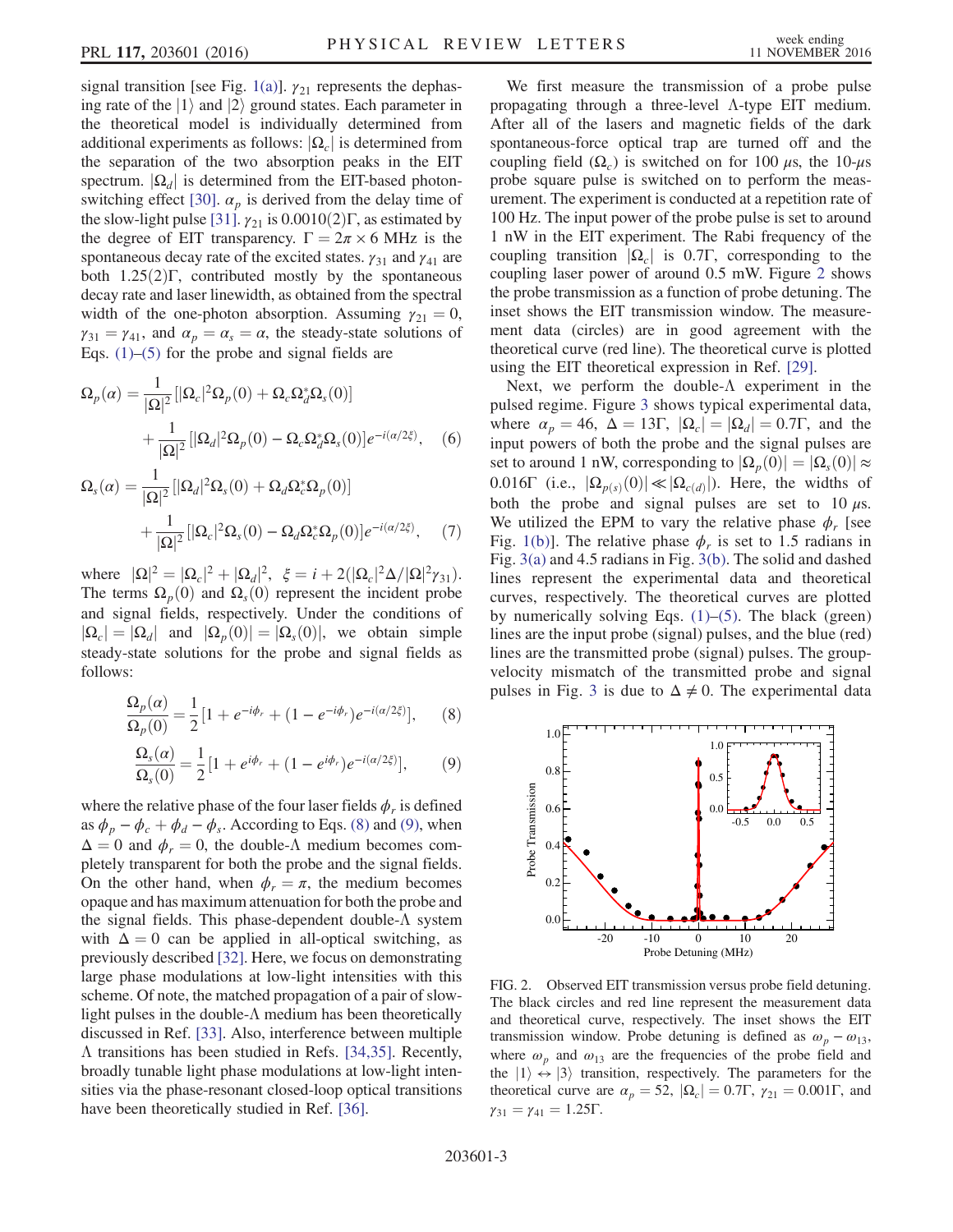<span id="page-3-0"></span>

FIG. 3. Phase-dependent double-Λ experiment in the pulsed regime. The solid and dashed lines represent the experimental data and theoretical curves, respectively. The black (green) lines are the input probe (signal) pulses; the blue (red) lines are the transmitted probe (signal) pulses. The parameters for the theoretical curves (dashed lines) are  $\alpha_p = 46$ ,  $|\Omega_c| = |\Omega_d| = 0.7\Gamma$ ,  $\Delta = 13\Gamma$ ,  $\gamma_{21} = 0.001\Gamma$ , and  $\gamma_{31} = \gamma_{41} = 1.25\Gamma$ . (a) The relative phase  $\phi_r = 1.5$  rad. (b)  $\phi_r = 4.5$  rad. The peak powers of both the probe and signal pulses are around 1 nW, corresponding to around 40 000 photons per pulse.

also show that the power of the transmitted light exceeds its input power in the double- $\Lambda$  system. This light-amplification phenomenon is caused by the coherent light transfer between two N-type fourwave-mixing processes  $(|1\rangle \rightarrow |3\rangle \rightarrow |2\rangle \rightarrow |4\rangle \rightarrow |1\rangle$ and  $|1\rangle \rightarrow |4\rangle \rightarrow |2\rangle \rightarrow |3\rangle \rightarrow |1\rangle$  [\[37\]](#page-4-22). More detailed discussions on the coherent light amplification can be found in the Supplemental Material [\[38\]](#page-4-23).

Figure [4](#page-3-1) shows the experimental data of the double-Λbased XPM at low-light levels. The experimental parameters are the same as those in Fig. [3](#page-3-0) except for the optical depth ( $\alpha_p = 50$ ). We first perform the double- $\Lambda$  experiment where the input powers of both the probe and the signal pulses are set to 10 pW, corresponding to around 400 photons per pulse. Figures  $4(a)$  and  $4(b)$  show the experimental data of the dependence of the probe transmission and phase shift on the relative phase  $\phi_r$ , respectively, which are in agreement with the theoretical curves. We subsequently perform the double-Λ experiment at the fewphoton level. The input powers of both the probe and the signal pulses in Figs. [4\(c\)](#page-3-1) and [4\(e\)](#page-3-1) are reduced to around 1 and 0.2 pW, corresponding to around 40 and 8 photons, respectively. Circles (squares) represent the experimental data of the probe transmission (phase shift). The black lines are the theoretical curves of the probe transmission and phase shift. Throughout the experiment, the statistical error bar is evaluated using six samples. Each sample is averaged 4096, 16 384, and 32 768 times for the measurement with 400, 40, and 8 incident photons, respectively. All error bars in this Letter represent a statistical uncertainty of one standard deviation. We emphasize that only under the

<span id="page-3-1"></span>

FIG. 4. Phase modulations at the few-photon level. Dependence of the transmission and the phase shift of the probe pulse on the relative phase  $\phi_r$ . The numbers of both the probe and the signal photons are around 400 in (a) and (b), 40 in (c) and (d), and 8 in (e) and (f). Circles (squares) represent the transmission (phase shift) of the probe pulse. The black lines are the theoretical curves of the probe transmission and phase shift. The parameters for the theoretical curves are  $\alpha_p = 50$ ,  $|\Omega_c| = |\Omega_d| = 0.7\Gamma$ ,  $\Delta = 13\Gamma$ ,  $\gamma_{21} = 0.001\Gamma$ , and  $\gamma_{31} = \gamma_{41} = 1.25\Gamma$ .

condition of  $|\Omega_c| = |\Omega_d|$  and  $|\Omega_p(0)| = |\Omega_s(0)|$ , the probe transmission and phase modulation after propagating through the double-Λ medium are the same according to Eqs. [\(8\)](#page-2-0) and [\(9\).](#page-2-1) If the intensity of any one of the four applied fields is changed in Fig. [4,](#page-3-1) and other parameters remain constant, the transmission and phase modulation would change according to Eqs. [\(6\)](#page-2-3) and [\(7\).](#page-2-4) In other words, the double-Λ XPM scheme not only depends on the relative phase but also on the field intensity. A detailed theoretical analysis can be found in the Supplemental Material [\[38\]](#page-4-23).

As the number of the probe and signal photons decreases, the error bars of the measurement data become large due to smaller signal-to-noise ratios, as shown in Fig. [4.](#page-3-1) Although the data in Fig. [4\(f\)](#page-3-1) possess a large amount of phase noise of around 1 radian, the measured values are still valid considering the considerable phase shift. For instance, in Fig. [4\(f\)](#page-3-1), a maximum phase shift of  $-4.5 \pm 0.9$ radians is measured when the relative phase  $\phi_r$  is set to 4.4 radians. When the signal pulse is absent, we also measure the probe phase shift of  $-0.9 \pm 0.1$  radians, which is consistent with the theoretical predictions. Hence, we conclude that a cross-phase shift of  $3.6 \pm 1.0$  radians induced by a light pulse containing around eight photons has been realized with this scheme. For practicality in optical and quantum control, a  $\pi$ -order XPM with highlight transmission is important. However, the probe transmission is around 20% in the experiment of Fig [4](#page-3-1). Therefore, achieving a  $\pi$ -order XPM with high-light transmission via the current scheme remains a considerable challenge. A detailed theoretical analysis can be found in the Supplemental Material [\[38\].](#page-4-23) So far, we do not perform the experiment using few-photon pulses containing less